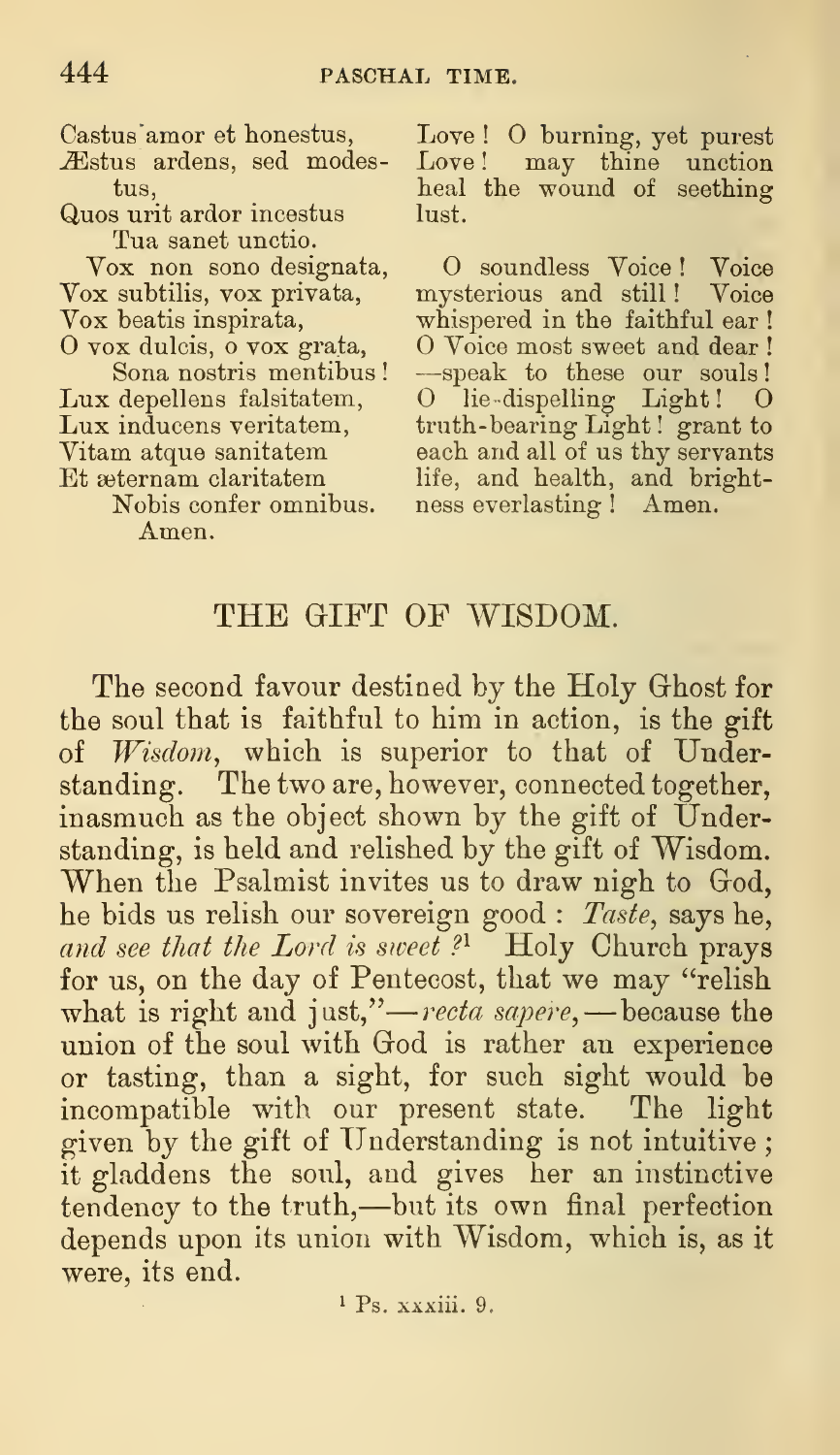Understanding, therefore, is light; Wisdom is union. Now, union with the sovereign good is attained by the will, that is, by love, which is in the will. Thus, in the angelic hierarchy, the Cherubim, with their sublime intellect, are below the Seraphim, who are inflamed with love. It is quite true, that the Cherubim have ardent love and the Seraphim profound intelligence ; but they differ from each other by their predominating quality ; and that choir is the higher of the two which approaches the nearer to the Divinity by its love and relish of the sovereign good.

The seventh gift is called by the beautiful name of Wisdom, which is taken from its uniting the soul, by love, to the Eternal Wisdom. This Eternal Wisdom, who mercifully puts himself within our reach even in this vale of tears, is the Divine Word, whom the Apostle calls the brightness of the Father's glory, and the figure of his substance.<sup>1</sup> It is he who sent us the Holy Ghost, that he might sanctify us and lead us to himself ; so that the sublimest of the workings of this Holy Spirit is his procuring our union with Him, who, being God, became Flesh, and for our sakes, made himself obedient unto death, even to the death of the Cross.<sup>2</sup> By the mysteries wrought in his Humanity, Jesus enabled us to enter within the veil of his Divinity ; by faith, enlightened by supernatural Understanding, we see the glory of the Only Begotten of the Father; $3$  and just as he made himself <sup>a</sup> partaker of our lowly human nature,—so does he give himself, the uncreated Wisdom, to be loved and relished by that *created* Wisdom, which the Holy Ghost forms within us, and is the noblest of his Gifts.

Happy, then, they who possess this precious 'Wisdom, which makes the soul relish God and the

<sup>1</sup> Heb. i. 3. <sup>2</sup> Philipp. ii. 8. <sup>3</sup> St. John, i. 14.

i zi a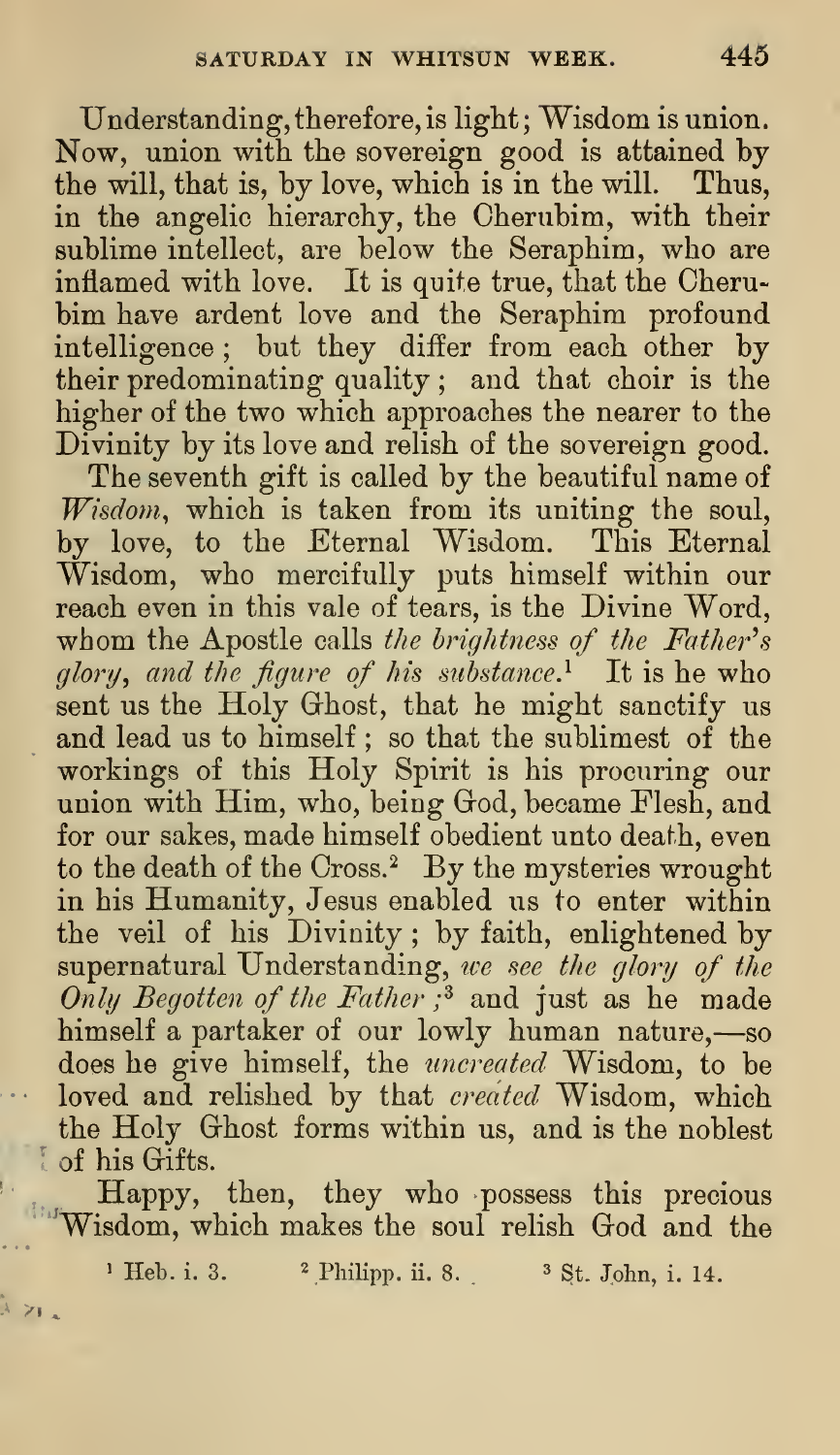things that are of  $God$  ! The sensual man, says the Apostle, perceiveth not the things that are of the spirit of  $God; ^1$  and in order that he may enjoy this Gift, he must become spiritual, and docile to the teachings of the Holy Spirit ; and then there would happen to him, what has happened to thousands of others, namely,—that after being <sup>a</sup> slave to <sup>a</sup> carnal life, he would recover his Christian freedom and dignity. The man who is less depraved than the former, but still imbued with the spirit of this world, is also incapable of receiving or even comprehending the gifts of Understanding and Wisdom. He is ever ridiculing those whom he cannot help knowing possess these gifts; he never leaves them in peace, but is ever carping at their conduct, setting himself in opposition to them, and, at times, seeks to satiate his jealousy by bitter persecution. Jesus assures us, that the World cannot receive the Spirit of Truth, because it seeth him not, nor knoweth him.<sup>2</sup> They, therefore, who would possess the supreme good, must first divorce themselves from the spirit of the world, which is the personal enemy of the Spirit of God. If they break asunder the chain that now fetters them, they may hope to be gifted with Wisdom.

The special result of this Gift is great vigour in the soul, and energy in all her powers. Her whole life is, so to speak, seasoned with it; the effect may be likened to that produced in the body by wholesome diet. There is no disagreement between such a soul and her God; and hence, her union with him is almost inevitable. Where the Spirit of the Lord is, says the Apostle, there is liberty.<sup>3</sup> Everything is easy to the soul that is under the influence of the Spirit of Wisdom. Things that are hard to nature, are sweet to such a soul ; and suffering does not appal

 $1 1$  Cor. ii. 14.  $2$  St. John, xiv. 17.  $3 2$  Cor. iii. 17.